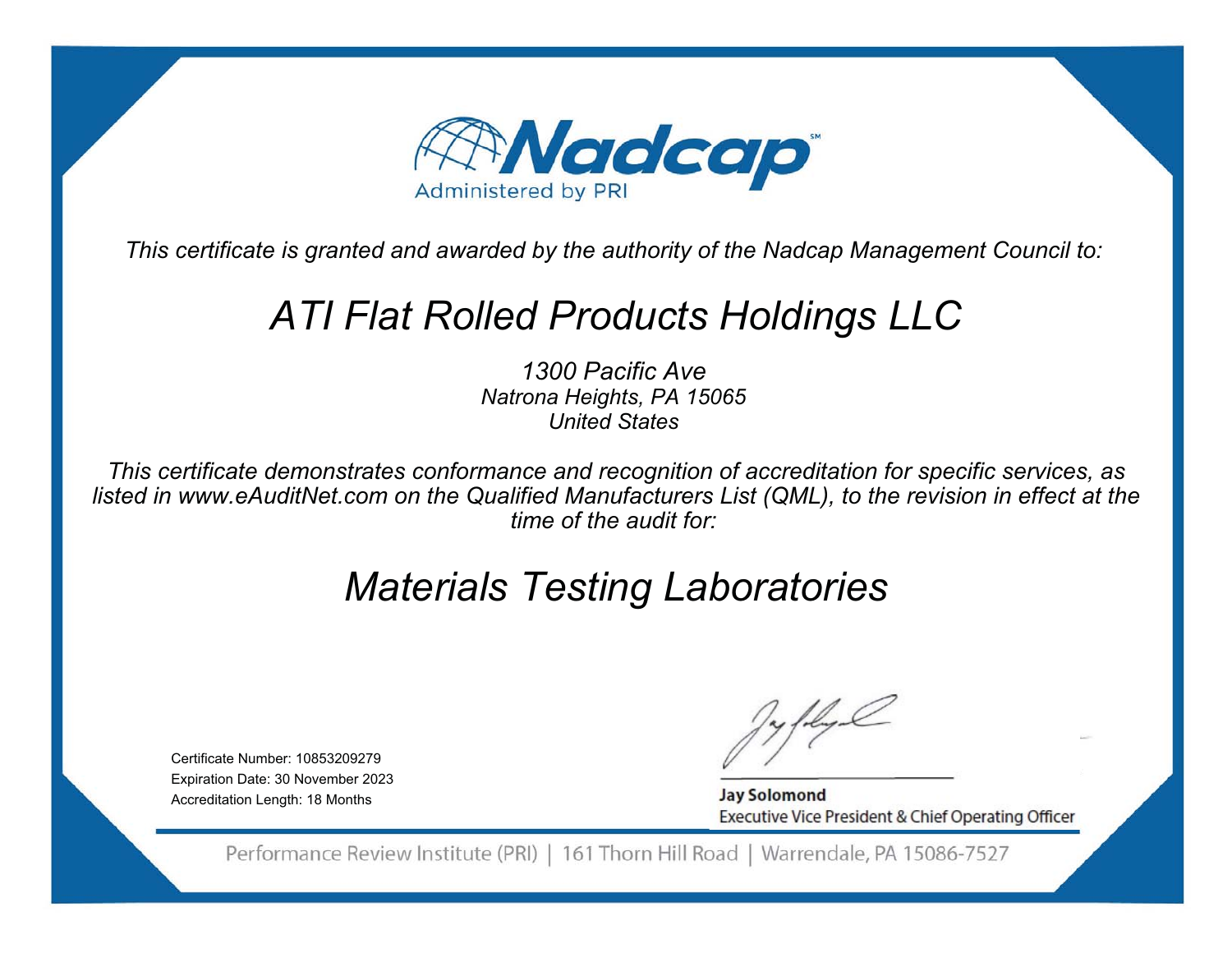

#### **Materials Testing Laboratories**

## **ATI Flat Rolled Products Holdings LLC**

1300 Pacific Ave Natrona Heights, PA 15065

This certificate expiration is updated based on periodic audits. The current expiration date and scope of accreditation are listed at: www.eAuditNet.com - Online QML (Qualified Manufacturer Listing).

In recognition of the successful completion of the PRI evaluation process, accreditation is granted to this facility to perform the following:

### **AC7000 - AUDIT CRITERIA FOR NADCAP ACCREDITATION**

### **AC7101/1 Rev G - Nadcap Audit Criteria for Materials Testing Laboratories – General Requirements for All Laboratories (to be used on audits on/after 5 May 2019)**

## **AC7101/2 Rev E - Nadcap Audit Criteria for Materials Testing Laboratories – Chemical Analysis (to be used on audits on/after 30 August 2020)**

- (F) Atomic or Optical Emission Spectroscopy (AES or OES)
	- (F2) Atomic Emission Spectroscopy Inductively Coupled Plasma (ICP–OES/AES)
	- (F3) Atomic Emission Spectroscopy Spark/Arc (S/A–OES)
- (G) Elemental Analysis (Combustion or Fusion)
	- (G1) Carbon
	- (G2) Hydrogen
	- (G3) Nitrogen
	- (G4) Oxygen
	- (G5) Sulfur
- (S) X–Ray Fluorescence (XRF)
- (W) Atomic Absorption
	- (W2) Graphite Furnace (GFAA)
- Specify the Alloy Base for Accreditation
	- Co Base
	- Fe Base
	- Ni Base
	- Ti Base

### **AC7101/3 Rev D - Nadcap Audit Criteria for Materials Testing Laboratories – Mechanical Testing (to be used on audits on/after 4 December 2016)**

(A) Room Temperature Tensile (C) Stress Rupture t-frm-0004 29-May-20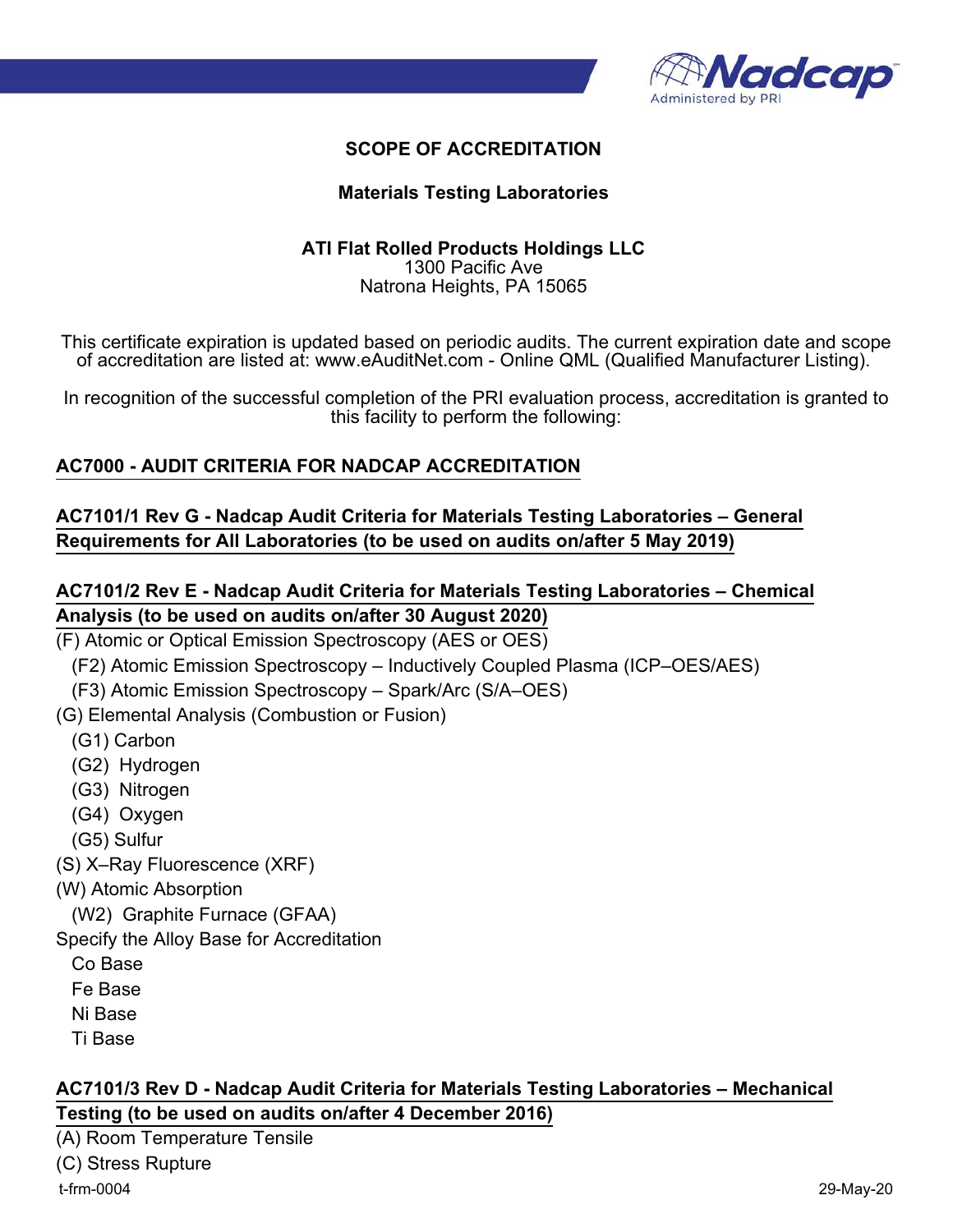## (XN) Bend Testing

# **AC7101/4 Rev F - Nadcap Audit Criteria for Materials Testing Laboratories – Metallography and Microindentation Hardness (to be used on/after 14 August, 2016)**

(L0) Metallographic Evaluation

(L1) Microindentation (Interior)

(L11) Grain Size

(L12) Inclusion Rating

(L5) Near Surface Examinations – Microindentation (Surface–Case Depth)

(L7) Near Surface Examinations – IGA, IGO

(L8) Near Surface Examinations – Alpha Case: Wrought Titanium

(XL) Macro Examination

## **AC7101/5 Rev D - Nadcap Audit Criteria for Materials Testing Laboratories – Hardness Testing (Macro) (to be used on audits on/after 22 March 2015)**

(M1) Brinell Hardness

(M2) Rockwell Hardness

(M3) Vickers Hardness

### **AC7101/6 Rev D - Nadcap Audit Criteria for Materials Testing Laboratories – Corrosion (to be used on/after 1 July 2018)**

(Q) Salt Spray

(Q1) Detecting susceptibility to intergranular attack in austenitic stainless steel

(Q1–1) Oxalic Acid Etch Test

(Q1–2) Ferric Sulfate–Sulfuric Acid Test "Streicher test" (mass loss)

(Q1–3) Nitric Acid Test "Huey test" (mass loss)

(Q1–4A) Copper–Copper Sulfate– 16% Sulfuric Acid Test "Strauss test" (bend test)

(Q2–4) ASTM G 30

## **AC7101/7 Rev D - Nadcap Audit Criteria for Materials Testing Laboratories – Mechanical Testing Specimen Preparation (to be used on audits on/after 15 May 2016)**

(Z) Standard Specimen Machining

# **AC7101/9 Rev C - Nadcap Audit Criteria for Materials Testing Laboratories – Specimen Heat Treating (to be used on/after15 January 2017)**

#### **ISO/IEC - Currently accredited by an ILAC approved source**

#### **Lab Type - Lab Type**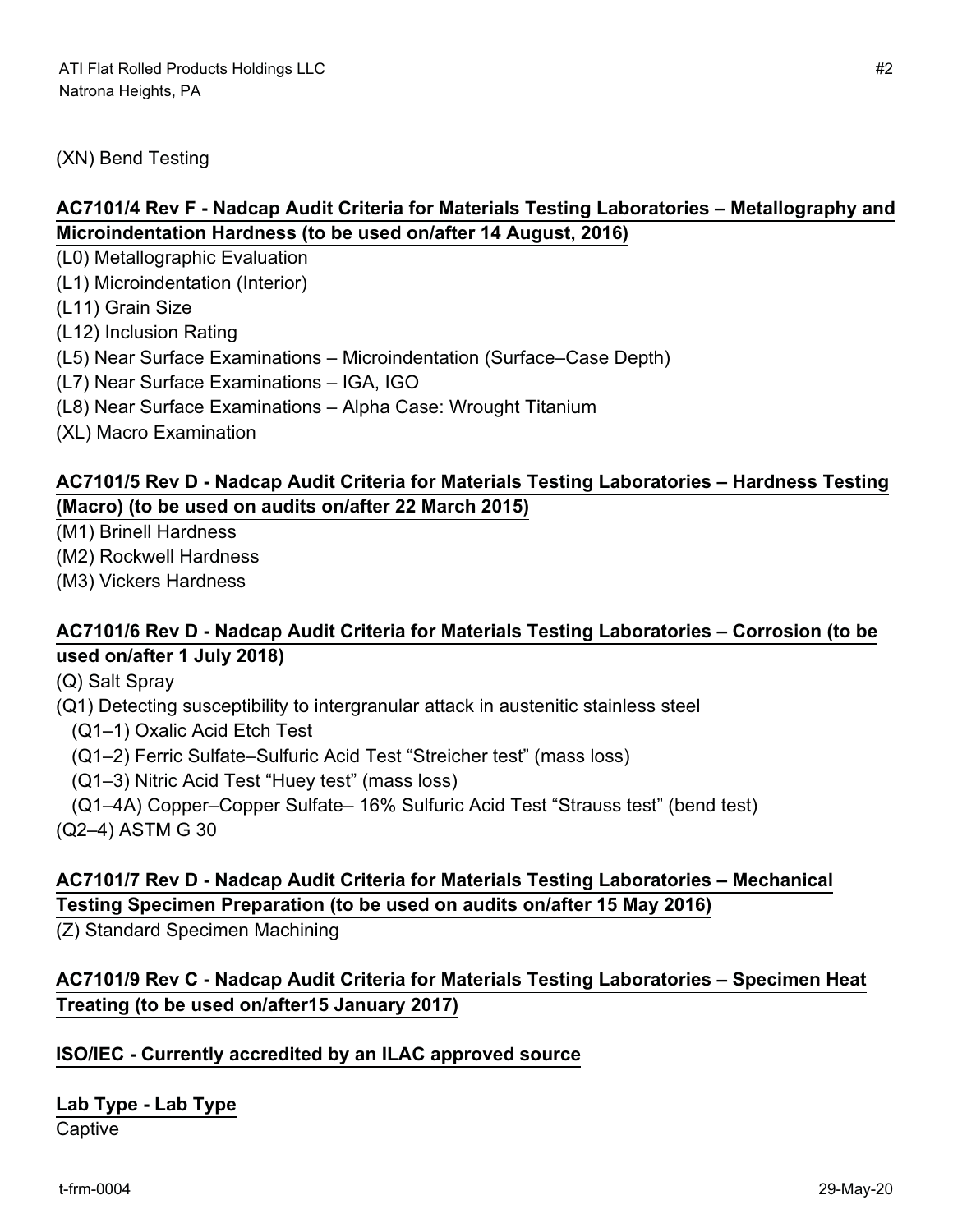

# *ATI Flat Rolled Products Holdings LLC*

*100 River RoadBrackenridge, PA 15014 United States*

*This certificate demonstrates conformance and recognition of accreditation for specific services, as listed in www.eAuditNet.com on the Qualified Manufacturers List (QML), to the revision in effect at the time of the audit for:*

# *Materials Testing Laboratories*

Certificate Number: 3322209280Expiration Date: 30 November 2023 Accreditation Length: 18 Months

**Jay Solomond** Executive Vice President & Chief Operating Officer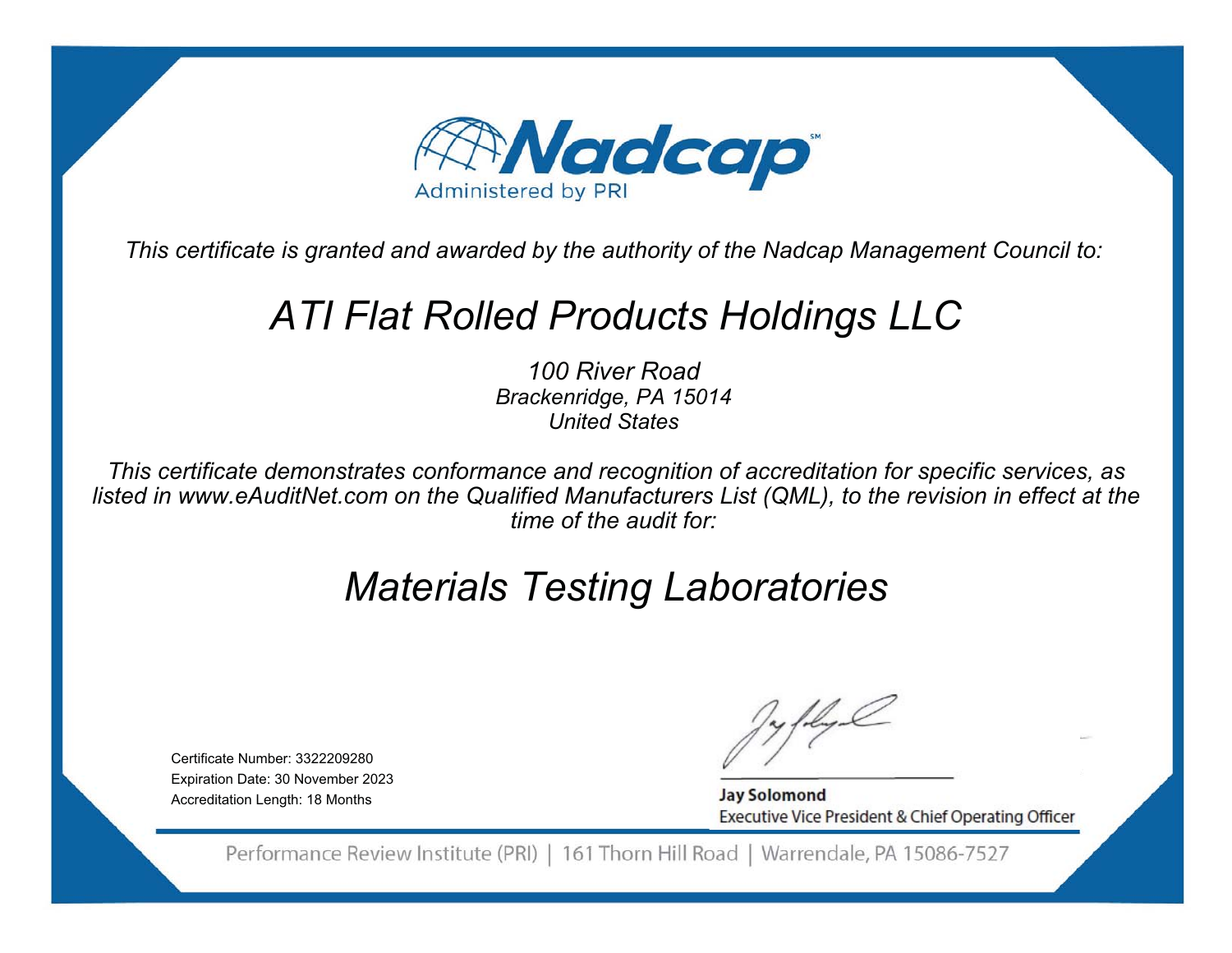

#### **Materials Testing Laboratories**

#### **ATI Flat Rolled Products Holdings LLC** 100 River Road Brackenridge, PA 15014

This certificate expiration is updated based on periodic audits. The current expiration date and scope of accreditation are listed at: www.eAuditNet.com - Online QML (Qualified Manufacturer Listing).

In recognition of the successful completion of the PRI evaluation process, accreditation is granted to this facility to perform the following:

### **AC7000 - AUDIT CRITERIA FOR NADCAP ACCREDITATION**

**AC7101/1 Rev G - Nadcap Audit Criteria for Materials Testing Laboratories – General Requirements for All Laboratories (to be used on audits on/after 5 May 2019)**

## **AC7101/2 Rev E - Nadcap Audit Criteria for Materials Testing Laboratories – Chemical Analysis (to be used on audits on/after 30 August 2020)**

(F) Atomic or Optical Emission Spectroscopy (AES or OES) (F3) Atomic Emission Spectroscopy – Spark/Arc (S/A–OES) (G) Elemental Analysis (Combustion or Fusion) (G1) Carbon (G3) Nitrogen (G5) Sulfur (S) X–Ray Fluorescence (XRF) Specify the Alloy Base for Accreditation Fe Base Ni Base

#### **ISO/IEC - Currently accredited by an ILAC approved source**

# **Lab Type - Lab Type**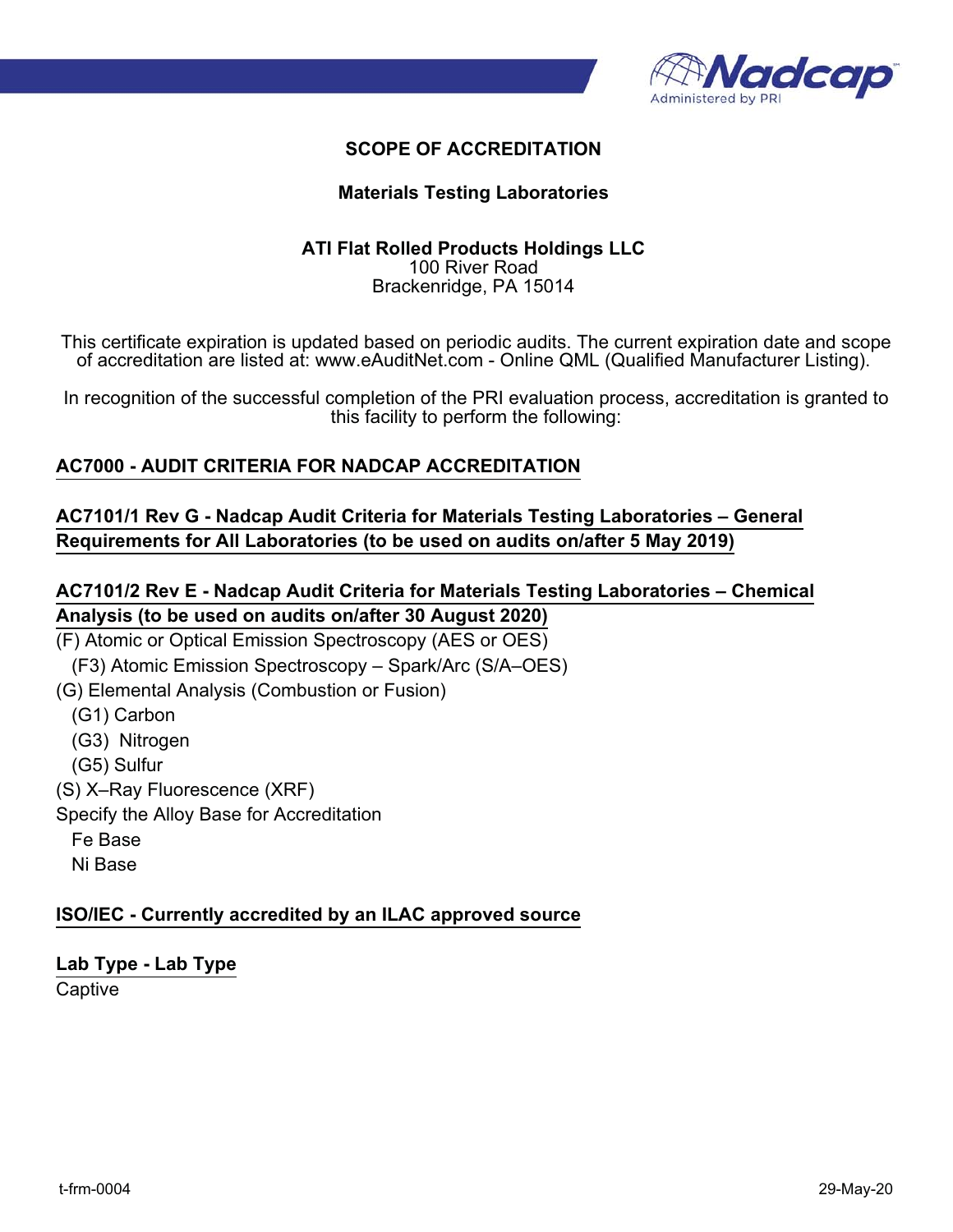

# *ATI Flat Rolled Products Holdings LLC*

*Route 981 North / 242 Allvac LaneLatrobe, PA 15650 United States*

*This certificate demonstrates conformance and recognition of accreditation for specific services, as listed in www.eAuditNet.com on the Qualified Manufacturers List (QML), to the revision in effect at the time of the audit for:*

# *Materials Testing Laboratories*

Certificate Number: 3997206473Expiration Date: 30 November 2023 Accreditation Length: 18 Months

**Jay Solomond** Executive Vice President & Chief Operating Officer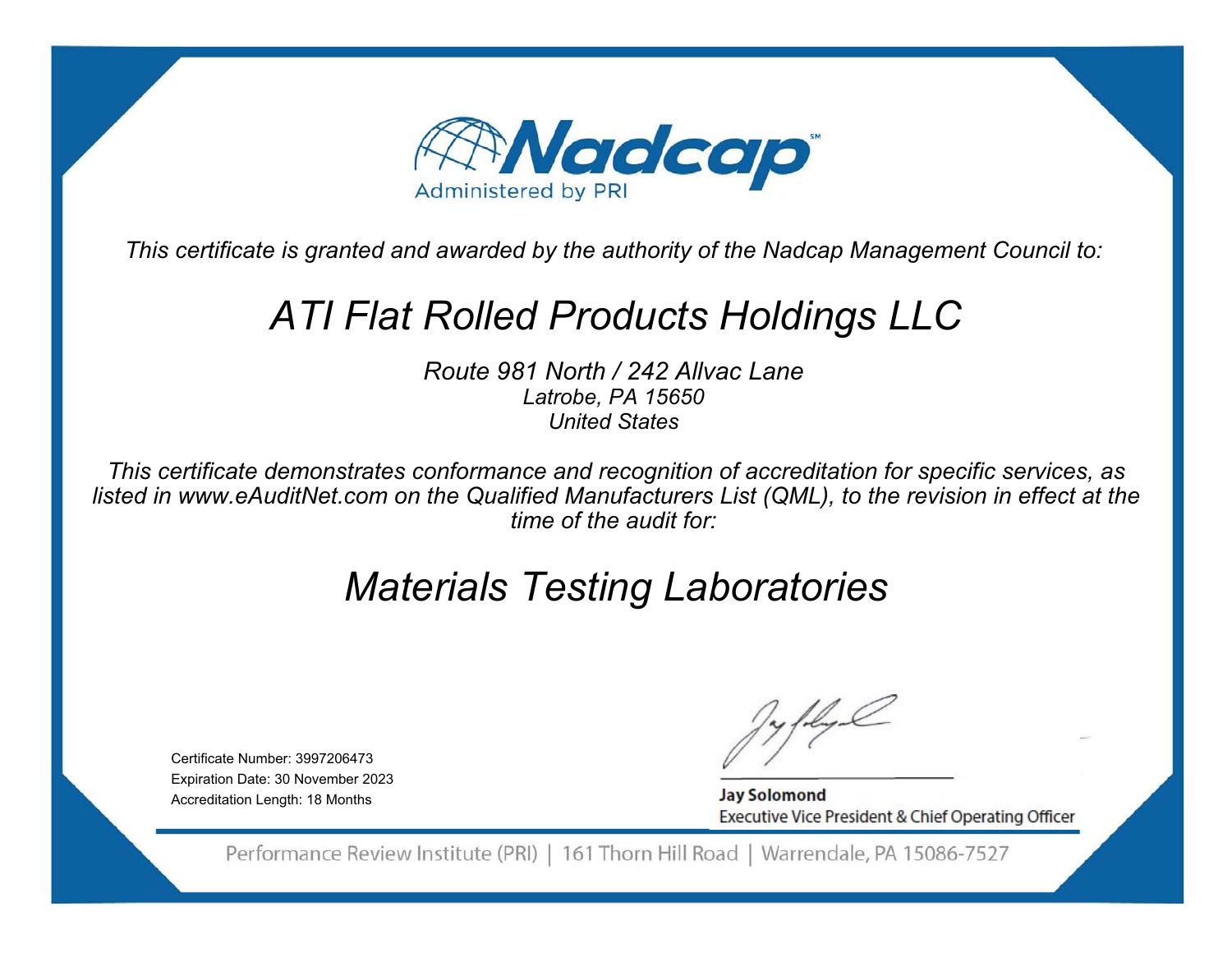

#### **Materials Testing Laboratories**

#### **ATI Flat Rolled Products Holdings LLC**

Route 981 North / 242 Allvac Lane Latrobe, PA 15650

This certificate expiration is updated based on periodic audits. The current expiration date and scope of accreditation are listed at: www.eAuditNet.com - Online QML (Qualified Manufacturer Listing).

In recognition of the successful completion of the PRI evaluation process, accreditation is granted to this facility to perform the following:

### **AC7000 - AUDIT CRITERIA FOR NADCAP ACCREDITATION**

**AC7101/1 Rev G - Nadcap Audit Criteria for Materials Testing Laboratories – General Requirements for All Laboratories (to be used on audits on/after 5 May 2019)**

## **AC7101/2 Rev E - Nadcap Audit Criteria for Materials Testing Laboratories – Chemical Analysis (to be used on audits on/after 30 August 2020)**

(F) Atomic or Optical Emission Spectroscopy (AES or OES) (F3) Atomic Emission Spectroscopy – Spark/Arc (S/A–OES) (G) Elemental Analysis (Combustion or Fusion) (G1) Carbon (G3) Nitrogen (G5) Sulfur (S) X–Ray Fluorescence (XRF) Specify the Alloy Base for Accreditation Fe Base Ni Base

#### **ISO/IEC - Currently accredited by an ILAC approved source**

# **Lab Type - Lab Type**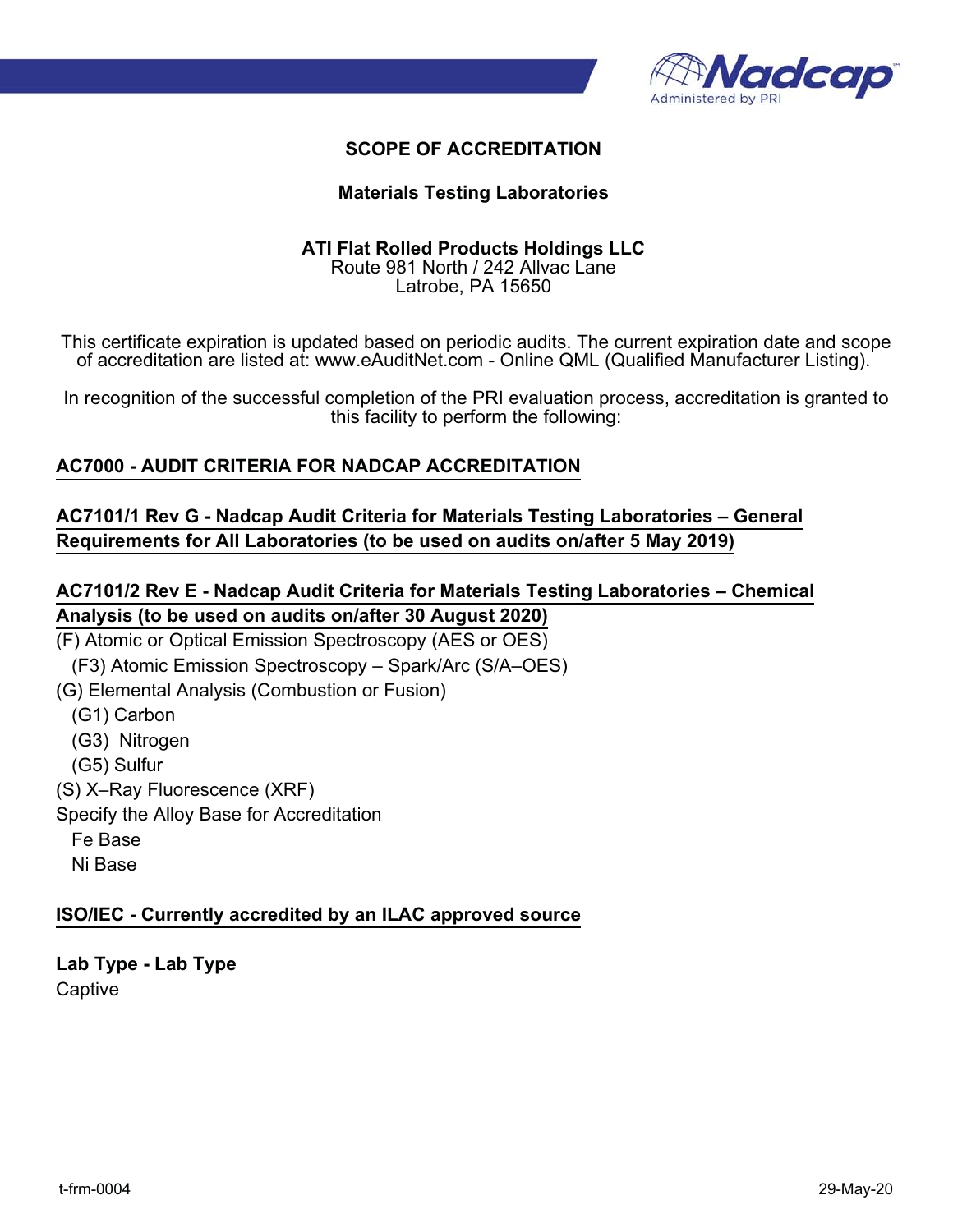

# ATI Flat Rolled Products Holdings LLC

1357 E Rodney French BlvdNew Bedford, MA 02742United States

This certificate demonstrates conformance and recognition of accreditation for specific services, as listed in www.eAuditNet.com on the Qualified Manufacturers List (QML), to the revision in effect at thetime of the audit for:

# Materials Testing Laboratories

Certificate Number: 8691206589Expiration Date: 31 May 2024Accreditation Length: 24 Months

**Jay Solomond** Executive Vice President & Chief Operating Officer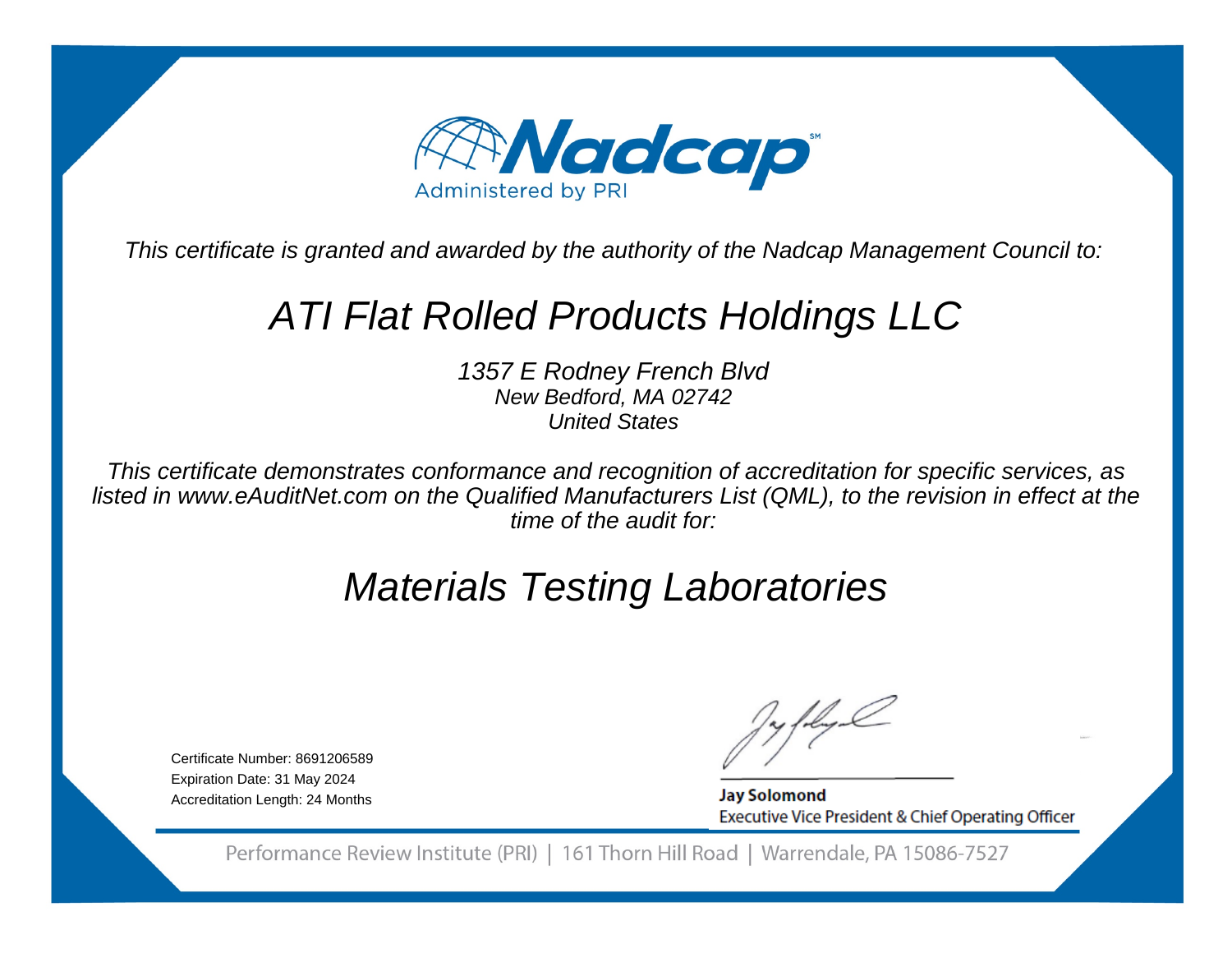

#### **Materials Testing Laboratories**

#### **ATI Flat Rolled Products Holdings LLC**

1357 E Rodney French Blvd New Bedford, MA 02742

This certificate expiration is updated based on periodic audits. The current expiration date and scope of accreditation are listed at: www.eAuditNet.com - Online QML (Qualified Manufacturer Listing).

In recognition of the successful completion of the PRI evaluation process, accreditation is granted to this facility to perform the following:

### **AC7000 - AUDIT CRITERIA FOR NADCAP ACCREDITATION**

**AC7101/1 Rev G - Nadcap Audit Criteria for Materials Testing Laboratories – General Requirements for All Laboratories (to be used on audits on/after 5 May 2019)**

**AC7101/3 Rev D - Nadcap Audit Criteria for Materials Testing Laboratories – Mechanical Testing (to be used on audits on/after 4 December 2016)**

(A) Room Temperature Tensile (XN) Bend Testing

## **AC7101/4 Rev F - Nadcap Audit Criteria for Materials Testing Laboratories – Metallography and Microindentation Hardness (to be used on/after 14 August, 2016)**

(L0) Metallographic Evaluation

(L1) Microindentation (Interior)

(L11) Grain Size

## **AC7101/6 Rev D - Nadcap Audit Criteria for Materials Testing Laboratories – Corrosion (to be used on/after 1 July 2018)**

(Q1) Detecting susceptibility to intergranular attack in austenitic stainless steel (Q1–4A) Copper–Copper Sulfate– 16% Sulfuric Acid Test "Strauss test" (bend test)

## **AC7101/7 Rev D - Nadcap Audit Criteria for Materials Testing Laboratories – Mechanical Testing Specimen Preparation (to be used on audits on/after 15 May 2016)**

(Z) Standard Specimen Machining

## **AC7101/9 Rev C - Nadcap Audit Criteria for Materials Testing Laboratories – Specimen Heat Treating (to be used on/after15 January 2017)**

#### **AC7102/8 Rev A - Nadcap Audit Criteria for Heat Treating - Pyrometry (to be used on/AFTER**